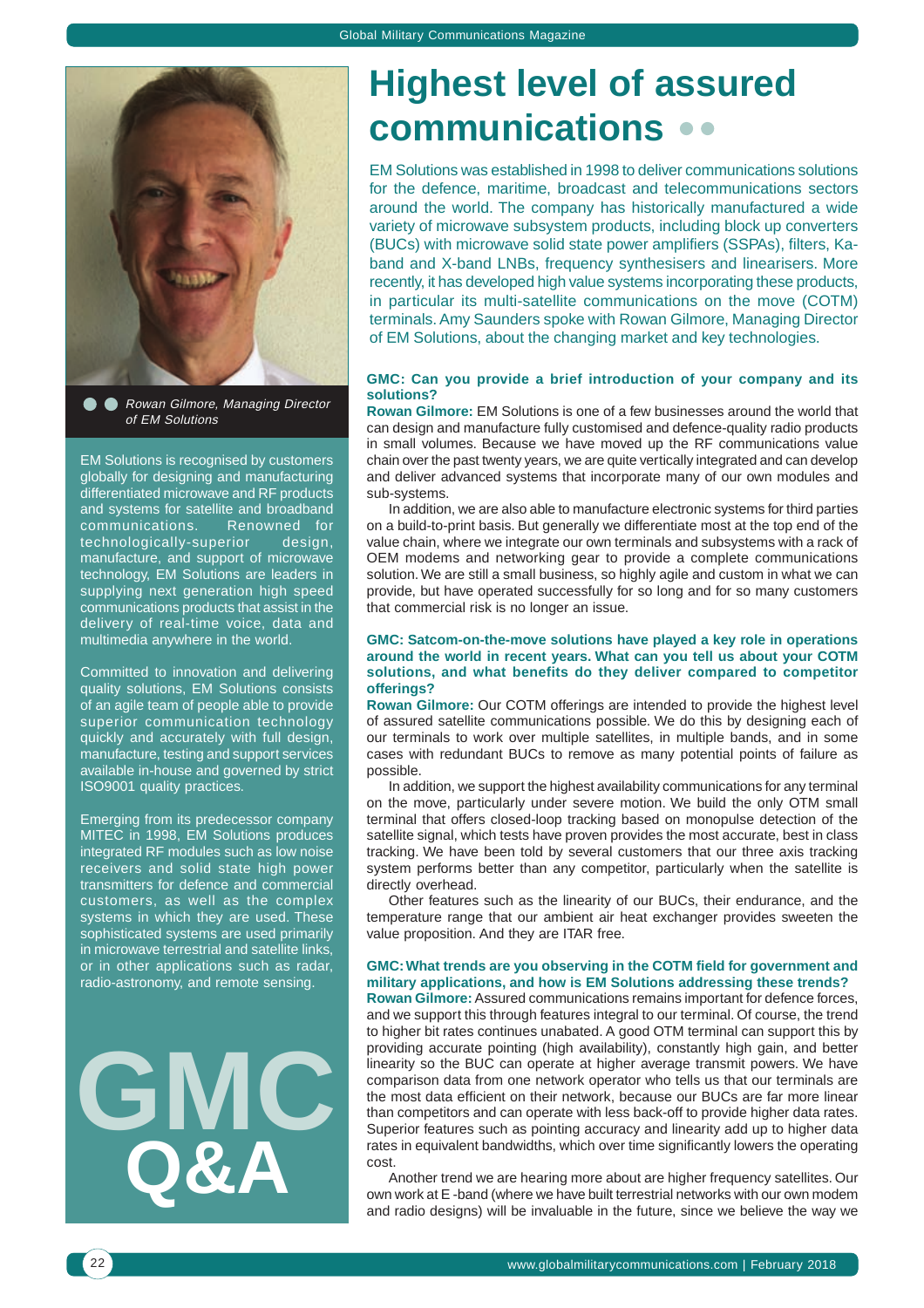**INTELLIGENCE-SEC** 

# **DEFENCE SATELLITES**

## **Conference and Exhibition** 5<sup>th</sup> - 7<sup>th</sup> June 2018

# Paris, France

## **Confirmed Speakers**

- Pascal Legai, Director-General, European Union Satellite Centre
- Captain David Moody, Deputy Head of Space, HQ Joint Forces **Command, Ministry of Defence, United Kingdom**
- Dr. Christina Giannopapa, Acting Head of the Political Affairs Office, European **Space Agency (ESA)**
- Dr. Gregory Edwards, Director Infrastructure Services, NATO Communications and Information Agency
- Lieutenant General (Ret) Henry de Roquefeuil, Military Advisor, Centre National d'Etudes Spatiales (CNES), France
- Johan Kohler, Head of Solar System Science, Swedish National Space Board
- **Martin Coleman, Executive Director, Satellite IRG**
- Squadron Leader (ret) Chris, Dunn, Space Training and Education Consultant, **Defence Consultancy, United Kingdom**
- Naomi McGill, Researcher, King's College London, United Kingdom

## **Sponsors and Exhibitors**











For more information visit - www.intelligence-sec.com

Book your place by:

Web: www.intelligence-sec.com I Email: events@intelligence-sec.com I Tel: +44(0)1582 346706

## INTELLIGENCE-SEC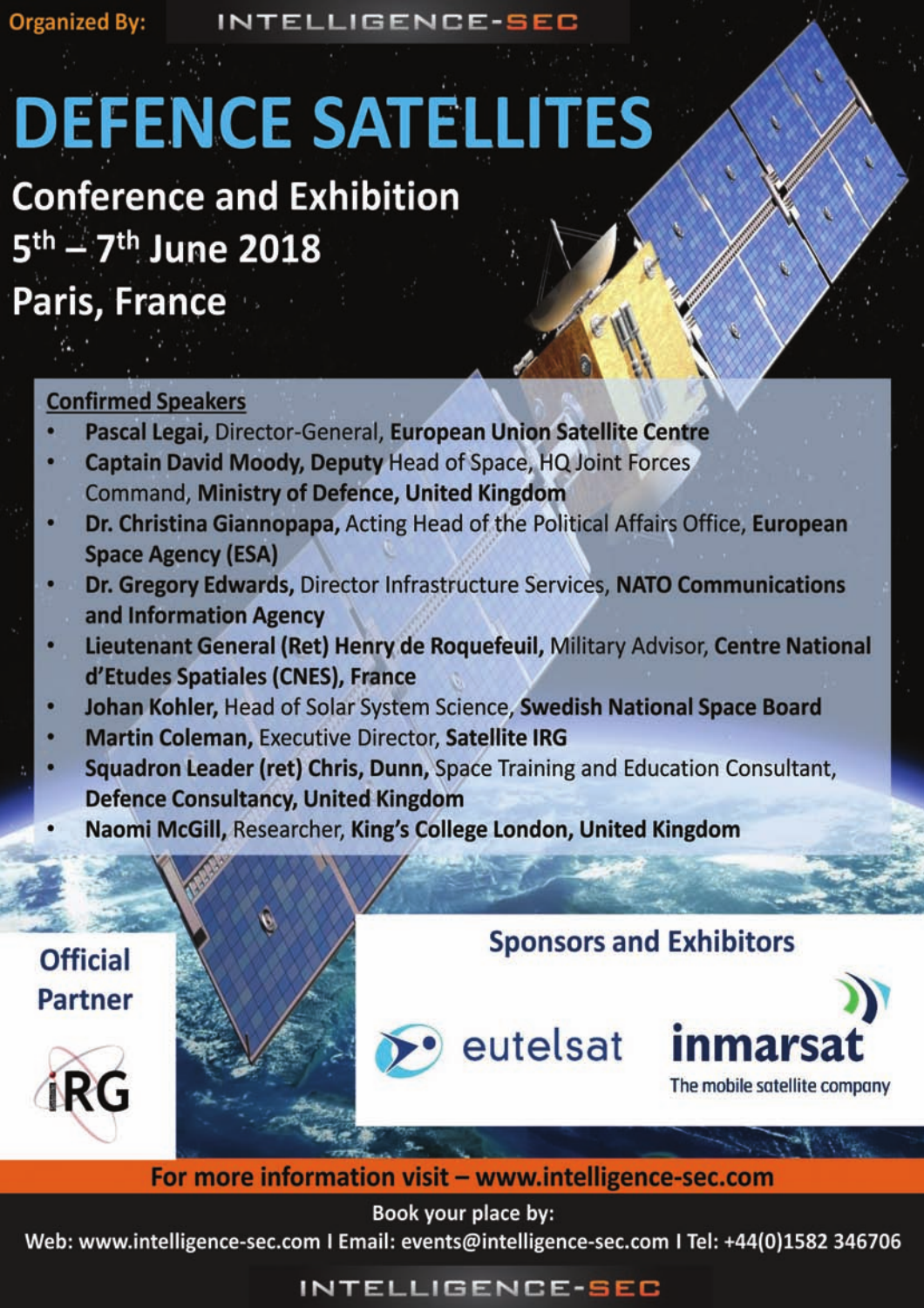have implemented the digital coding for long paths with low signal-to-noise ratios will be perfect for satcom and UAV applications.

#### **GMC: As of March 2017, the Australian Border Force is using Inmarsat's Global Xpress satellite service over EM Solutions' Cobra-class satellite communications terminals. What can you tell us about the solution, and how is it improving the Australian Border Force's day to day capabilities?**

**Rowan Gilmore:** The first series of Cobra terminals was deployed on the ABF's fleet of Cape Class offshore patrol vessels. It was implemented as a dual Ka-band solution to switch from military Ka-band to the commercial Ka-band on demand. This has proven a very versatile solution, since the Inmarsat GX network is instantly available and reconfigurable for unexpected missions or deviations in route. The crew love this solution and use it for both mission purposes and welfare. It has given them communications capabilities they have never enjoyed in the past.

**GMC: Border protection is a key part of every nation's security, and it can be complex to get every aspect adequately-covered. What's your take on the key challenges, and how can countries improve their existing infrastructure? Rowan Gilmore:** The key challenge is one of budget where border forces are being asked to do more. Just as with their use of commercial networks for cellular phones, it makes perfect sense for border forces to adopt COTS dual-use solutions, using existing infrastructure where possible to save capital costs. If





45cm land mobile Taipan

there is a sunk investment in sovereign defence satellites, these should be used where possible to save operational costs, but fall-back to a commercial solution makes good sense when the defence network is pre-empted or unavailable, since capability can continue undiminished over the commercial service.

#### **GMC: EM Solutions' Cobra X/Ka tri-band Maritime Terminals are proving popular with the Royal Australian Navy, which has installed two on Cape Class Vessels and ordered more via Raytheon Australia as part of the SEA1654 programme. Can you outline the technology behind these tri-band solutions, and explain the benefits they deliver to the Royal Australian Navy?**

**Rowan Gilmore:** The antenna feed technology for simultaneous X-band and military Ka-band communications, with fall back to commercial Ka band, and by the way must also incorporate sensors for monopulse pointing to different satellites, is very complex indeed. Although the parabolic reflector itself is broadband, the feed has to be assembled in segments to couple off the correct signals at the correct frequencies. It includes its own combining networks to deliver the data signals at Ka-band through one section and X-band in another. The system uses a separate BUC and LNB for Ka-band (both military and commercial bands), and a second pair for X-band.

This complexity has its benefits however, chief being the terminal's versatility in increased data throughput (with simultaneous operation in two bands), its increased availability (because of the more accurate monopulse pointing, fall back to the GX network if the military network is congested, and reliance on X-band in poor weather), and its increased reliability (since it uses multiple BUCs and separate satellite systems).

**GMC: In October 2017, you gained a new board member: Major General Jeff Sengelman DSC, AM, CSC. What**